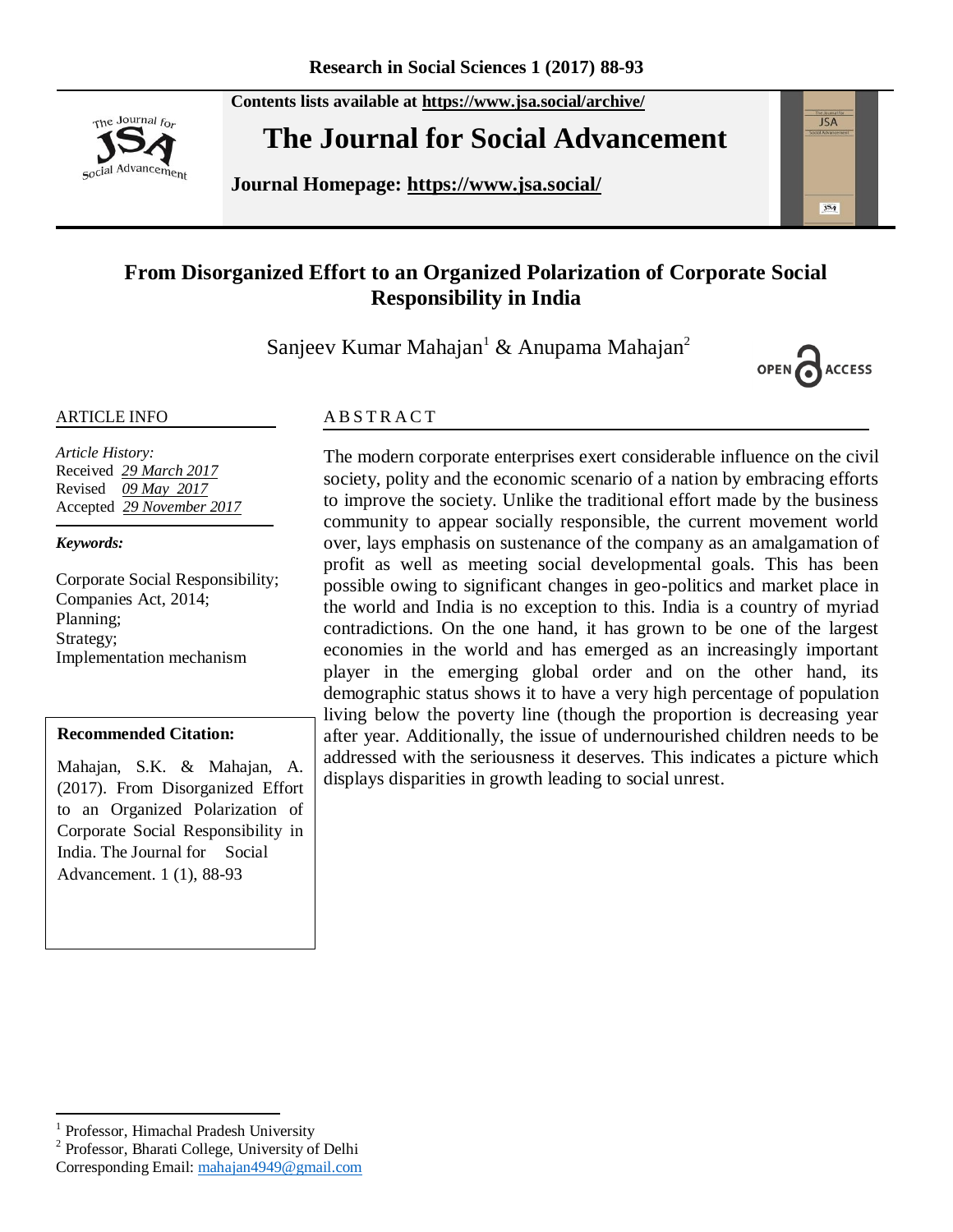# **Introduction**

Nations which address these questions on a priority basis have responded proactively while others have done so only when pushed. The Indian Government, as well as regulators, has begun responding to this unrest. The concept of CSR can be explained as the responsibility of the individual enterprise to meet their social obligations towards the society. According to UNIDO, CSR is a management concept whereby companies integrate social and environmental concerns in their business operations and interactions with their shareholders. It is generally understood as being the way through which a company achieves a balance of economic, environmental and social imperatives. This is also known as triple Bottom Line Approach. Further, it also helps in addressing the expectations of the shareholders and stake holders. It can be observed from the above explanation that:

- The CSR approach is complete and combined with core strategy for dealing with issues related to social and environmental impact on the activities of the individual company.
- It needs to address the well being of all stake holders and not only the shareholders of the enterprise.

### **Evolution of CSR in India**

The history of CSR has been categorized in to different stages:

### **Stage I**

In India, the term CSR might be new but not the concept. It has been there since the formative stage of civilization. It has been incorporated in the various religions laws where a part of one's earnings are donated for the benefit of the poor and community welfare. The Hindus call it 'dharmmada' the muslims 'Zakatah, the Sikhs, 'dashaant', call it by whatever name, the concept has been imbibed in the society from the beginning (Baxi and Prasad 2005). Hence, CSR in India traditionally been seen as a philanthropic activity.

### **Stage II**

The concept of trusteeship (socio-economic philosophy) as promoted by M.K. Gandhi is also similar to the philosophy of CSR. The philosophy has been followed by many industrialists who

admired and acknowledged the concept of trusteeship of M.K. Gandhi. Until now, many believed that the practice of CSR in India still remain within the philanthropic space but has moved from institutional building (educational, research and cultural) to community development through various projects (Confederation of Indian Industry 2013).

# **Stage III**

The third stage can be traced with the introduction of concept of mixed economy and intimately leading to establishment of public sector undertakings to fulfill one of the objectives of The Industrial Policy Resolution, 1956, that is, socialistic pattern of society. Indian Pubic Sector was entrusted with the task of development of the nation and to ensure equal distribution of resources amongst the people. This saw emergence and enactment of the legislations regarding labour, environment and corporate governance issues. However, the concept of CSR could not be delivered during this period.

### **Stage IV**

The fourth stage (1980's to first decade of  $21<sup>st</sup>$ century in the last decade of  $20<sup>th</sup>$  century saw a new economic policy was initiated towards liberalization, privatization and globalization. This resulted in growth and development of Indian companies. In the era of globalization, the Indian companies were forced to comply with international standards. Similarly, CSR is seen as a global strategy to promote a sustainable development and entails a balanced approach to economic, social and environmental development. This decade also saw the financial crisis that shook all of the world markets but now the corporate sector has recovered from the jolt of the global financial crisis. In order to channelize energy, the government corporate sector and the communities came to join hands in deciding different methods of discharging its social responsibilities. Against this background, the Ministry of Corporate Affairs has brought the set of voluntary guidelines for responsible business.

Each business entity should formulate a CSR policy to guide its strategic planning and provide a road map for its initiatives (Ministry of Corporate Affairs–2009). According to Corporate Social Responsibility Voluntary Guidelines, it was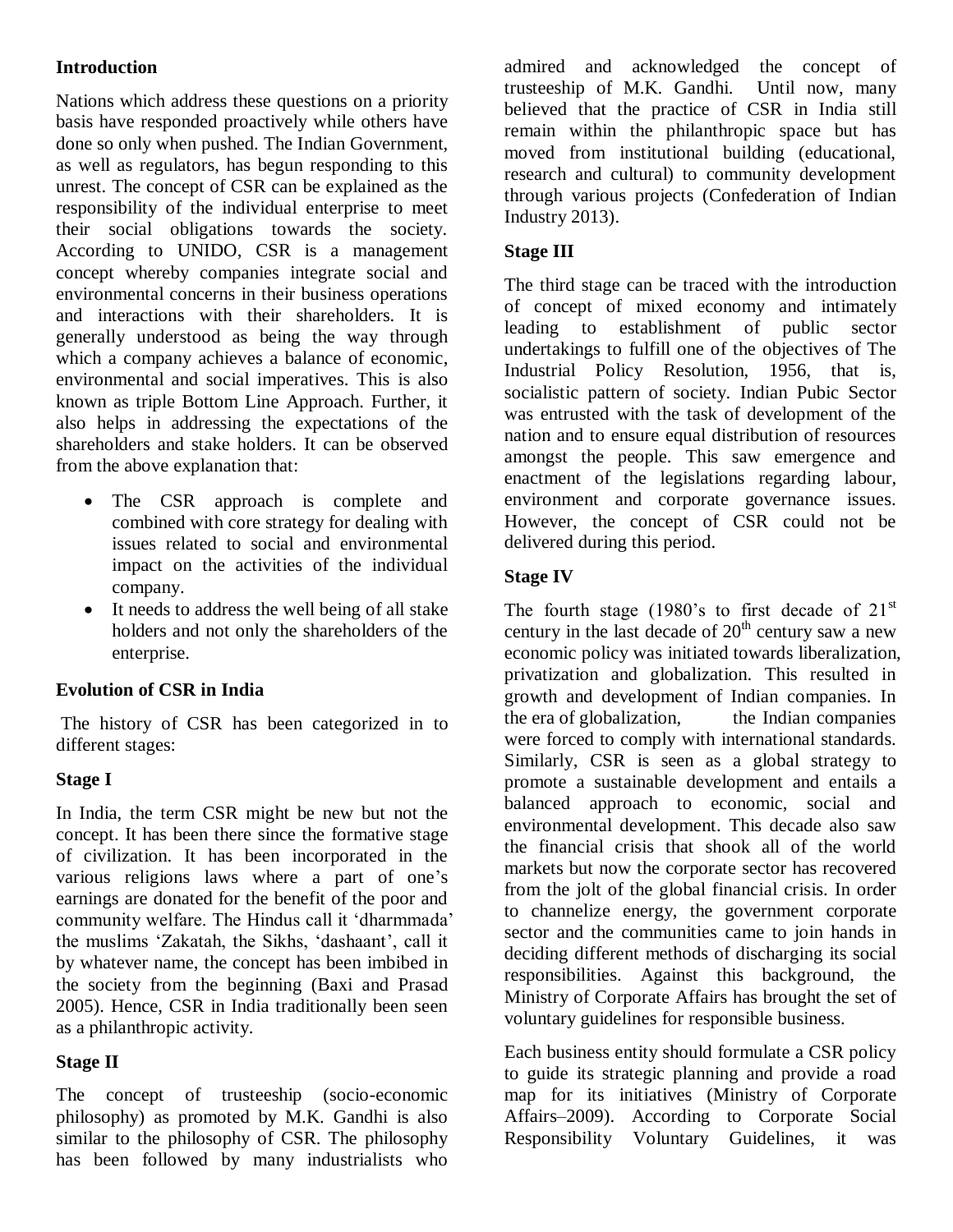suggested that the CSR policy should cover the following core elements:

> 1. **Care for all Stakeholders:** The aim is to respect the interest of stakeholders that is shareholders, employees, people associated with the business, customers and society at large, etc.

## **2. Ethical Functioning**

It involves ethics, transparency and accountability towards all people who were directly or indirectly associated with the business.

### **3. Respect for Worker's Right and Welfare**

Provision of safe, hygienic and humane environment to the employees working in the company. They should provide equal opportunities to all the employees for enhancing the skills for career development and compliance of all the laws in true spirit.

**4. Respect for Human Rights and Environment**

Companies should respect human rights and measures to check and prevent hazard. More attention should be paid to sustainable development. Also, an effort should be made to respond to the challenges of climate change.

**5. Activities for Social and Inclusive Development**

It is expected that all companies should be encouraged to undertake activities for economic and social development of all the sections of society living around their area of operation.

# **Current Status of CSR in India**

In the era of globalization and increasing awareness amongst communities' world over CSR has become more demanding and active. This has led to a visible change and pressure on the enterprises to expend their area of jurisdiction to carry out activities to fulfill CSR. Further, to take advantages of these activities, the enterprises are reporting the activities carried out by them on their official websites or annual reports. It is evident that corporate responsibilities have become more dynamic and follow a multi-dimensional approach to adapt to fast changing economic, social and environmental conditions. Though the efforts of CSR are voluntary in nature but the situation demands that the implementation of the initiatives and programmes related to corporate responsibilities should be carried out in a planned and an effective manner.

Hence, business conduct must be in compliance with the existing and relevant laws and regulations. In this context, the Companies Act, 2013 has introduced the idea of CSR to the fore front and through it s disclosure is promoting greater transparency and disclosure (Confederation of Indian Industry  $2013$ <sup>6</sup>. The concept of CSR is governed by clause 135 of the Companies Act, 2013.

### **Governance**

Clause 135 (1) every company having a net worth of Rs 5 hundred crore or more or a net profit of Rs. 5 crore or more during any financial year shall constitute a Corporate Social Responsibility Committee of the board consisting of three or more directors, out of which one director shall be and independent director.

(2) The Boards report under sub-section (3) of the section 134 shall disclose the composition of CSR Committee(The Gazette of India, August30,  $2013)^7$ .

Sub Section 3 of clause135 explains that the CSR Committee is responsible for the CSR Policy indicating the activities to be carried out by the Company as given schedule of the Act. These include:

- (i) eradicating extreme hunger and poverty;
- (ii) promotion of education;
- (iii) promoting gender equality and empowering women;
- (iv) reducing child mortality and improving maternal health;
- (v) combating human immunodeficiency virus, acquired immune deficiency syndrome, malaria and other disease;
- (vi) environmental sustainability;
- (vii) employment enhancing vocational skills;
- (viii) social business projects;
- (ix) contribution to PM's National Relief Fund, etc. Further, it is the responsibility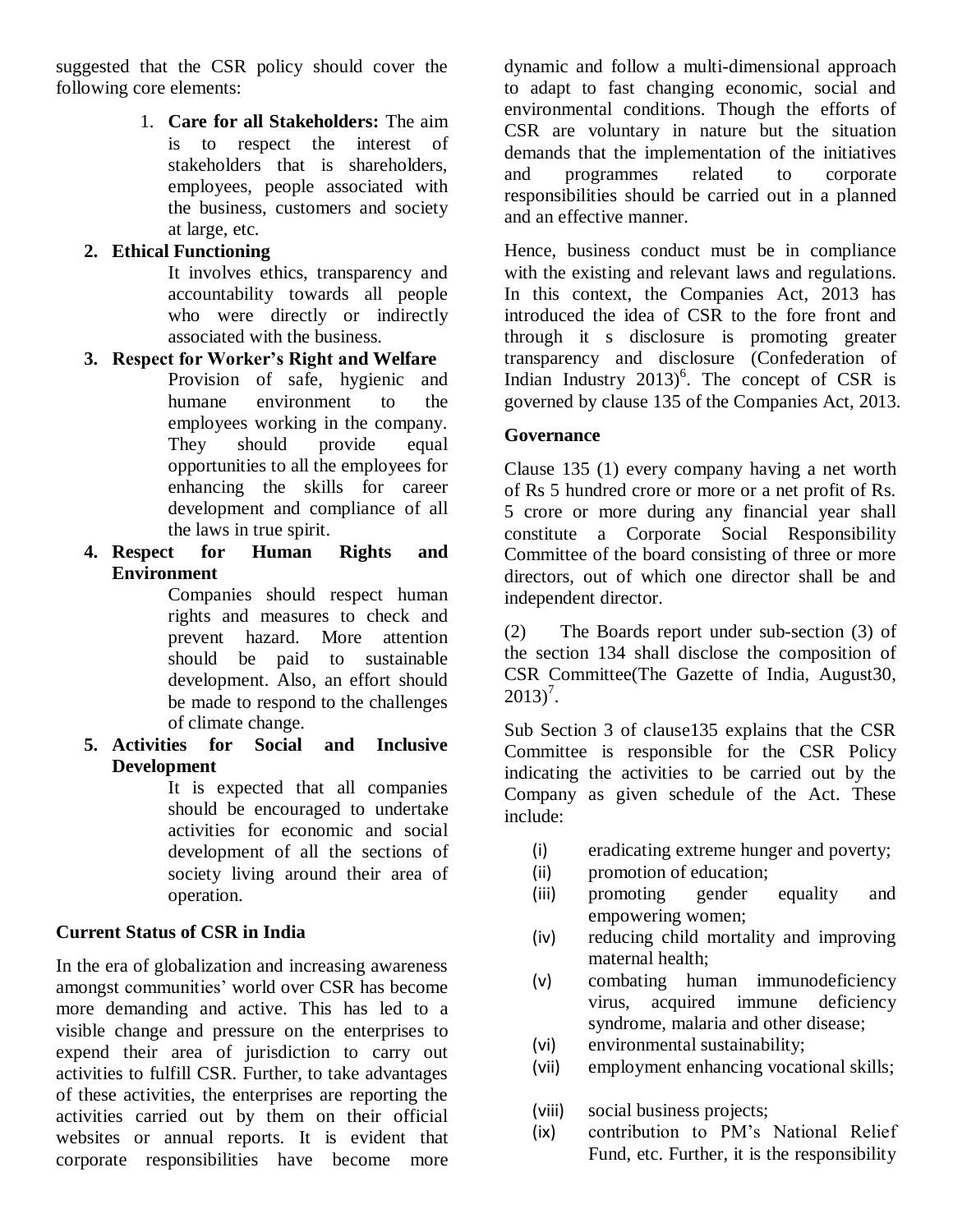of CSR Committee is to allocate the budget to be spent on the activities and review of policy from time to time. The approved policy should be placed on the Company's Website. The Act also fixes the responsibility of the committee to see that the activities mentioned in the policy are carried out by the company. Further, two percent of the average net projects of the individual company made during the three immediately preceding financial years are spent in pursuance of its CSR Policy. At the end of this clause, it is expected that the Company will give preference to the local area/areas around it where it operates for spending the amount earmarked for carrying out CSR activities.

### **Reporting**

If the company fails to spend such amount, the Board shall, in its report specify reasons for not spending the amount order clause (0) of the sub section (3) of section 134.

#### **Advantages of Good CSR Initiatives**

In a world overflowing with complexities, the major challenge before the enterprise is to look after the interests of the communities. Discussed here are some of its advantages:

**1. Provision of license to operate by the Communities**

Apart from the values and ethics of the individual companies, some of the important stakeholders influence the business activities by the government through laws and regulations and other control mechanisms. Apart from issuing of license by the government to operate in the respective area, the communities also affect the outcome of business activities. Hence, a desirable CSR programme helps the organization to instill confidence among the communities there by precluding trust deficit.

**2. Captivating and retaining talented employees**

CSR communities of the company help the organization to attract, retain and motivate its employees to participate in CSR

activities. It reflects the organizational culture and goodwill of the organization.

# **3. Supply Chain**

Many organizations have started innovative initiatives by involving local communities into their supply chain. It has resulted into providing opportunities to the people to generate more income sources on one hand and on the other, the organizations are assumed of secured supply chain.

## 4. **Improved Corporate Goodwill**

CSR Initiatives have helped the companies to enhance its goodwill by operating effective CSR programme.

### **Planning and Strategy Development**

The activities of CSR of a company are shaped by the social, economical and environmental challenges at the area of operations. The goal is to develop a CSR strategy that addresses the immediate social needs to be fulfilled on the local agenda. In a country like India with more than 30 percent of population living below poverty line, the company should manufacture products which can serve the low/middle income consumers to help the nation in fulfilling social purpose. Further, providing basic and improved courses in skill development will ensure availability of trained and skilled workers. All this is possible only if the company lays stress on planned CSR activities integrating it with the needs of the company.

### **Formulation of CSR Policy & Strategy:**

The Companies Act, 2013 requires that every organization should be socially responsive. The activities mentioned in VII Schedule of the Act refer to carrying out of activities of the company which are different from the objectives the company. Secondly, the company should provide a list of activities to be undertaken during the period consideration. Recognizing the importance of sound institutional framework to achieve the desired results, a good CSR practice requires that a company should always prefer to have long term vision, policy and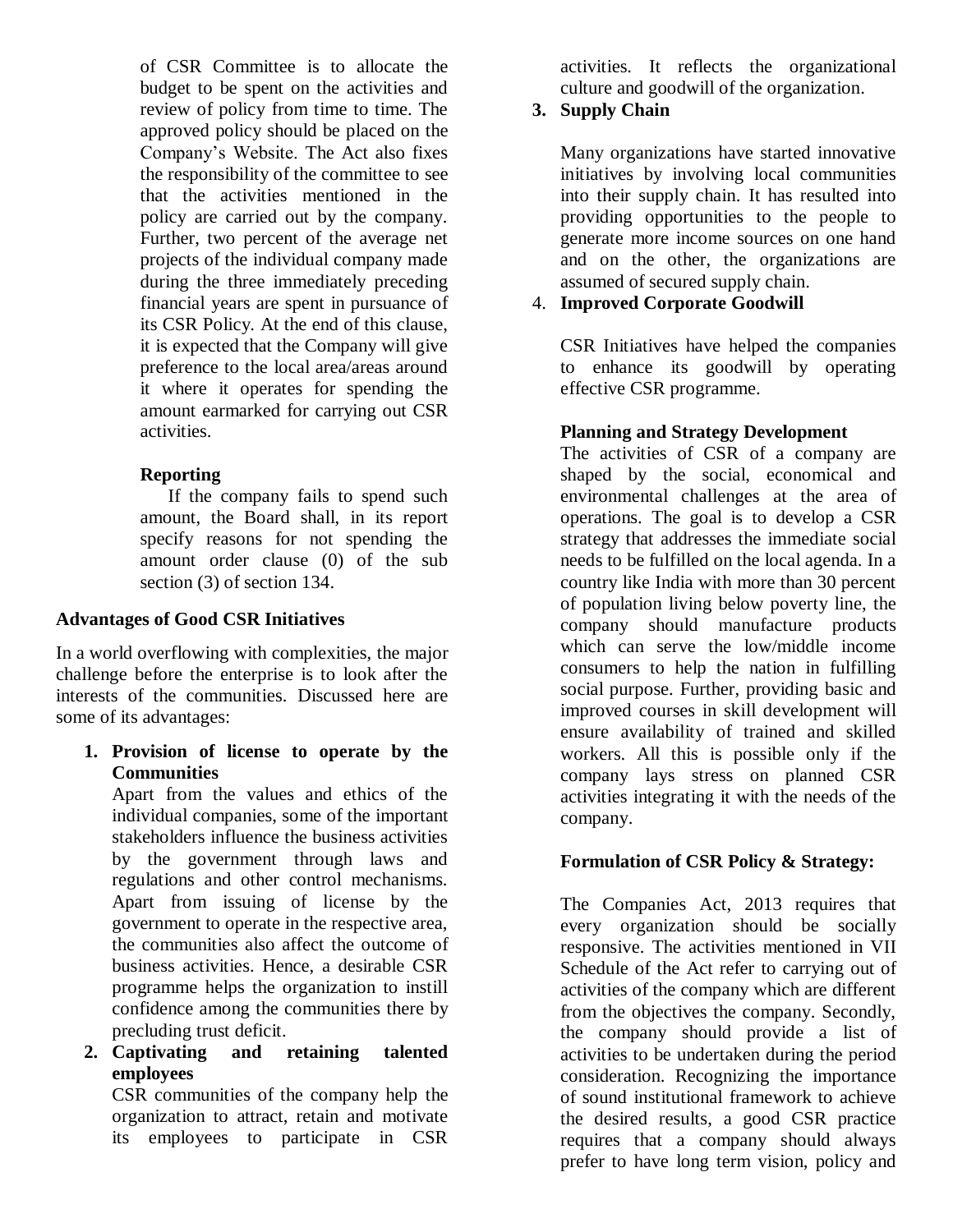strategy. This should be reviewed year after year to expect desired results. While setting the goals, a dedicated budget should be provided on the basis of the guideline provided under clause 135 of the Companies Act, 2013.

# **CSR Strategy Development**

A company's CSR activities must be based on social, economic and environmental challenges of the society. Hence, an effective strategy should address the most urgent social needs on the local agenda, that is, to whom it matters followed by its jurisdiction to carry out the activities and identifying opportunities to achieve the corporate objectives.

Therefore, it is desirable to have well planned CSR activities. It will help the company to integrate sustainable CSR activities into their routine so that marginalized groups in their jurisdiction can be taken care of. So, the purpose of strategy development is to bridge the gap between companies' culture and society as a whole, creating a measurable impact.

# **Implementation Mechanism**

Implementation refers to decisions, processes and activities which ensure that CSR commitments of the Company are carried out as per law fulfillment of CSR commitments to help the company to gain goodwill in the market. Implementation of commitments can be implemented in the following ways:

### **a) CSR decision making strategy**

Effective decision making structure ensures that it can fulfill the desired commitments and customer needs. It is essential that there should be a correlation between the Company's goals and CSR goals. Accordingly, decision making structure should be created which is concerned with transparency, accountability and performance.

#### **b) CSR Plan should include measurable targets**

CSR structure identifies the role of employees at each level who are responsible for taking quick action based on SMART guidelines SMART (Industry Canada)<sup>9</sup>.

Guidelines can be explained as:

- Simple
- Measurable
- Achievable
- Reliable
- Time Bound

These guidelines help the organization to set measurable targets and at the end of the financial year, the performance can be measured.

# **c) Effective Communication Plans**

Information about the CSR commitments of the company and activities to be performed should be communicated to all sections of the society to whom it matters. The company's communication plan should look after the interests of internal and external publics. All activities related to CSR commitments must be communicated to the internal public. Similarly, for people, a good communication can help to bridge the gap between the company and the people that need to be aware of CSR initiatives.

Hence, implementation mechanism is the strategy and commitment to take action on the lines of the Act.

# **Expected Results**

It is evident from clause 135 of the companies Act 2013, that the implementation of CSR vis-a vis business responsibilities in this century is to demonstrate a commitment to society's values and to contribute to social, environmental and economic goals through action. It aims to protect the society from the negative impacts of the activities carried by the company and to ultimately share the benefits with stakeholders and shareholders of the company. Lastly, it gives a clear and loud message to the community and